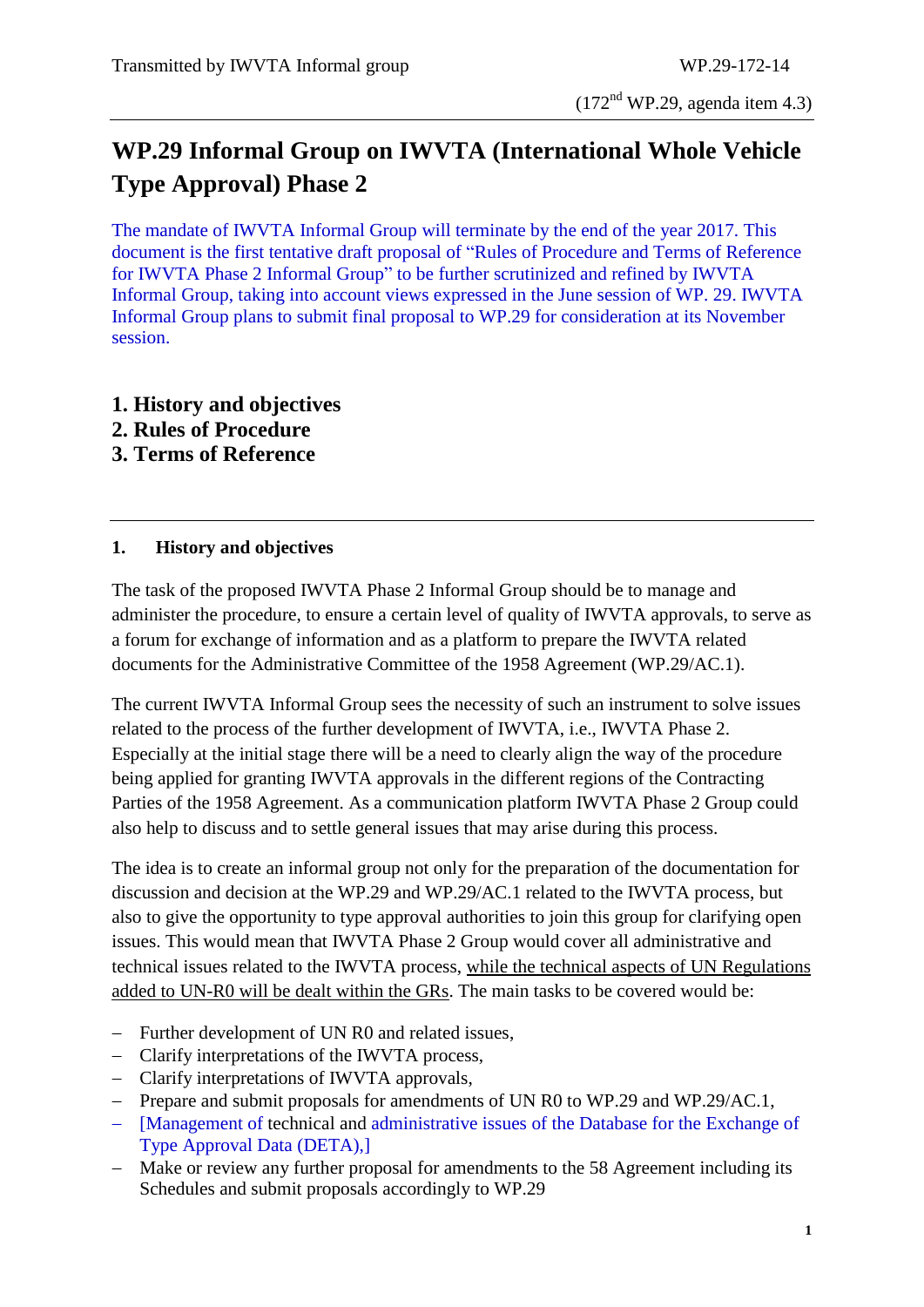With regard to the schedule, IWVTA Phase 2 Informal Group should start its activities in March, 2018 immediately after the mandate of the current IWVTA Informal Group will terminate.

## **2. Rules of Procedure**

- a) International Whole Vehicle Type Approval Phase 2 Informal Group (IWVTA P-2) is a sub-group of the World Forum for Harmonization of Vehicle Regulations (WP.29) and is open to all Contracting Parties to the 1958 Agreement and Non-Governmental Organizations participating in WP.29.
- b) The informal group will be managed by a Chairperson, a Vice-Chairperson and a Technical Secretary.
- c) At the last session of the year, the informal group shall elect from the representatives of participants a Chairperson and Vice-Chairperson, both coming from a Contracting Party, who shall take office at the start of the first session of the following year.
- d) The official language of the informal group will be English.
- e) According to the update process which is stipulated in UN Regulation No. 0, at least one meeting is needed to submit an official working document, if necessary, for the November session of WP.29.
- f) All documents must be submitted to the Technical Secretary of the informal group in a suitable electronic format and will be posted on the UN/ECE website in advance of the meetings by the Technical Secretary of the informal group.
- g) Proposals for amendments of UN Regulation No. 0 or other documents must be submitted at least [10] working days before the IWVTA P-2 meeting.
- h) [Any update of UN Regulations listed or to be listed in UN Regulation No. 0 has to be provided by the subsidiary bodies of WP.29 (the GR groups) responsible for the UN Regulations.]
- i) Any proposal to update UN Regulation No. 0 striking the responsibility of one of the GR groups has to be deferred [directly] to the GR group struck for review.
- j) A provisional agenda shall be drawn up by the Technical Secretary of the informal group in consultation with the Chairperson and/or Vice-Chairperson of the informal group.
- k) The informal group may postpone discussing any item or proposal which has not been circulated [10] working days in advance of the scheduled meeting.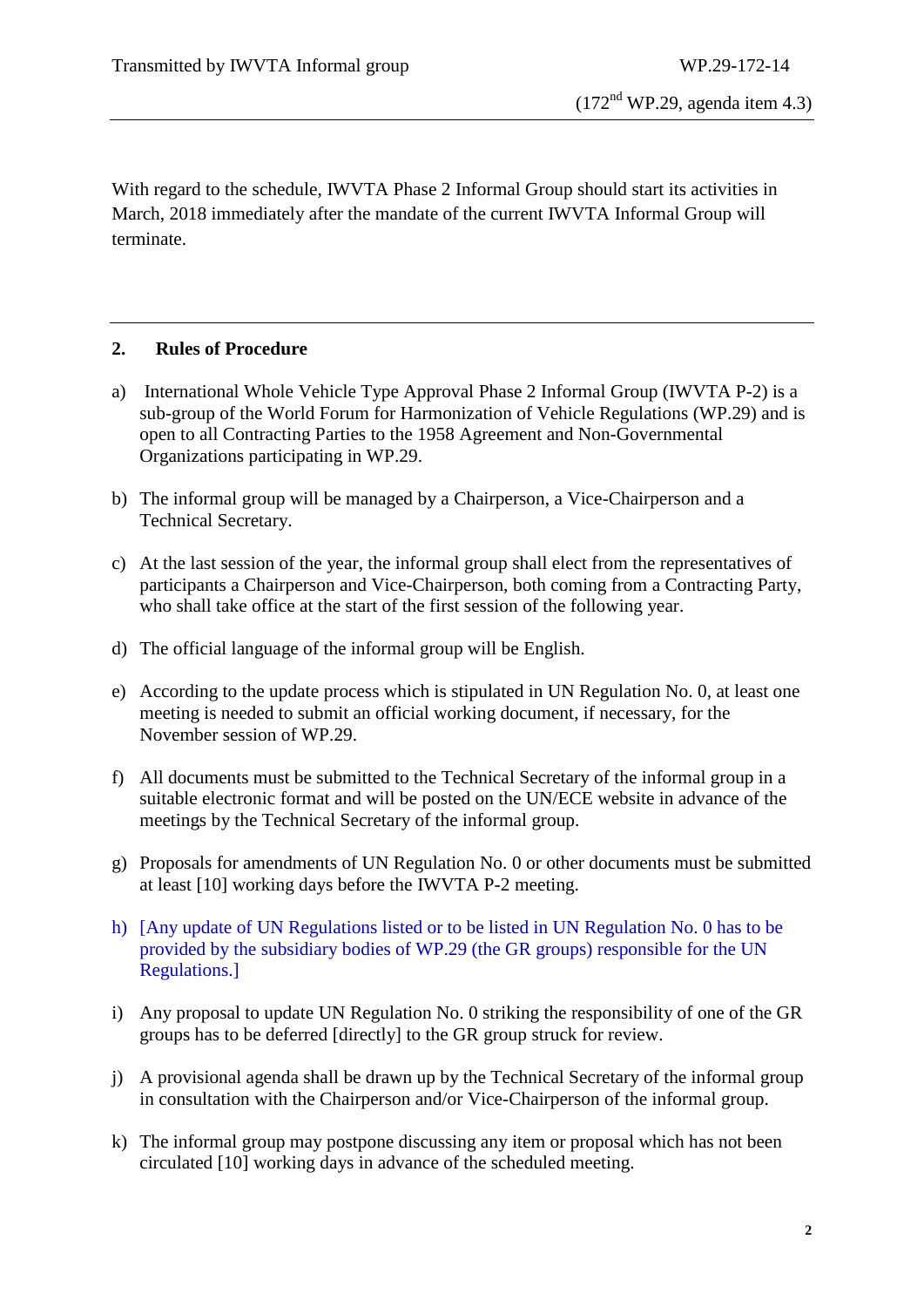- $(172<sup>nd</sup> WP.29, agenda item 4.3)$
- l) The first item upon the provisional agenda for each session shall be the adoption of the agenda.
- m) The second item upon the provisional agenda for each session shall be the adoption of the minutes of the previous session.
- n) Decisions and proposals of the informal group shall be reached by consensus. When consensus cannot be reached, the Chairman of the informal group shall present the different points of view to WP.29. The Chairman may seek guidance from WP.29 as appropriate.
- o) The Technical Secretary of the informal group will aim to distribute the meeting minutes or the summary of the meeting to the members of the informal group within 15 working days after the meeting of the informal group.
- p) The progress of the informal group shall be routinely reported to WP.29 whenever possible as an informal document and presented by the Chairperson or his/her representative.

## **3. Terms of Reference**

International Whole Vehicle Type Approval Phase 2 Informal Group (IWVTA P-2 IG) shall:

- a) Administer and foster the development of UN Regulation No. 0 and the International Whole Vehicle Type Approval System.
- b) Clarify open issues and questions related to the process and procedure of the International Whole Vehicle Type Approval System.
- c) Discuss and give guidance on any issues or questions regarding the application of UN Regulation No. 0 which are not covered by the procedures to resolve interpretation issues of the 1958 Agreement (Article 10 and Schedule 6).
- d) Discuss and develop proposals for the further development of the UN Regulation No. 0 from a partial IWVTA to a full IWVTA covering all the UN Regulations necessary to put vehicles on the market..
	- i) come up with a roadmap to realize a full IWVTA. This roadmap may include intermediate targets
	- ii) propose a concrete schedule as to which technical regulations are to be added in Annex 4 and when
	- iii) in prioritizing the technical regulations to be added to Annex 4, consideration should be given to the past deliberations made by IWVTA Informal Group and GRs
	- iv) follow up the progress by GRs in reviewing candidates of technical regulations to be added to Annex 4

e) Prepare and submit proposals to WP.29 on items b), c) and d), if necessary.